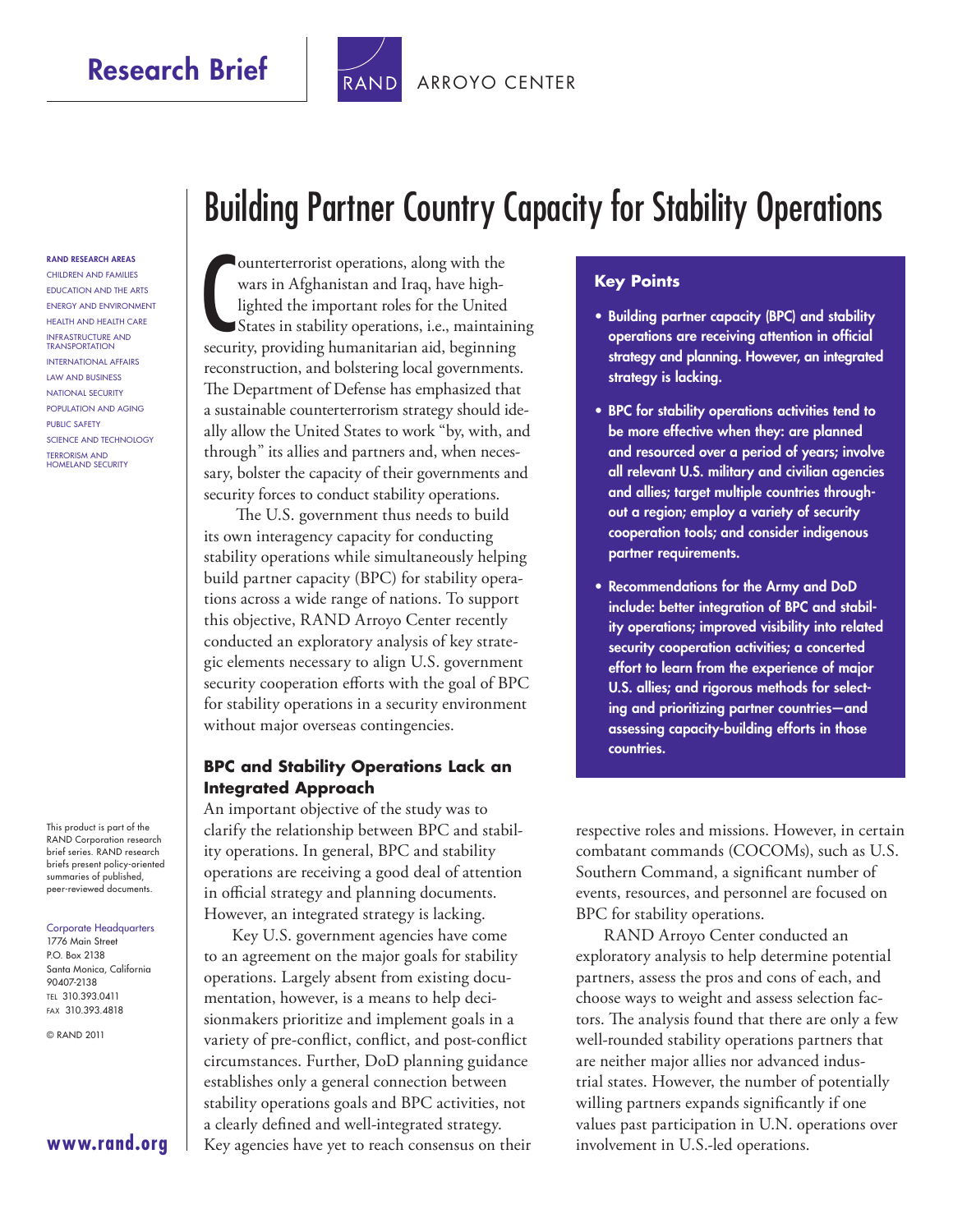#### **A New Assessment Approach Is Needed to Inform Decisions About BPC for Stability Operations**

Arroyo developed a six-step assessment approach to enable the Army and other DoD agencies to make more informed decisions about BPC for stability operations planning, programming, and budgeting (see the figure). This approach provides a systematic method to evaluate the performance and effectiveness of existing security cooperation programs and activities with respect to stability-related objectives and end states in particular countries.

Based on its analysis using this approach, Arroyo found that BPC for stability operations activities tend to be more effective when they are used in the following ways:

- Applied in coordination with other related activities to reinforce key concepts.
- Worked with, by, and through existing regional organizations and arrangements.
- Not "handed over" to an ally with little to no U.S. oversight.
- Sustained through careful planning and resource allocation.

#### **Recommendations**

RAND Arroyo Center's analysis resulted in a number of recommendations for the Army and DoD to consider in moving forward.

• **BPC and stability operations need to be more clearly defined and better integrated.** U.S. government agencies need to understand not only primary strategic objectives but also their respective roles and missions. Mechanisms for aligning Army, DoD, and national BPC

#### **Six-Step Approach to Assess the Effectiveness of BPC for Stability Operations**

- 1. Select desired end state and specific goals
- 2. Develop generic input, output, and outcome indicators and external factors
- 3. Identify focus countries, programs, program aims, and appropriate objectives
- 4. Identify appropriate indicators and external factors
- 5. Apply assessment framework
- 6. Determine overall program/activity contribution to the achievement of the desired end state

for stability operations strategy, planning, and resourcing should be constructed.

- **DoD and the Army should seek to understand the extent and effectiveness of the BPC for stability operations activities that they, their interagency partners, and major U.S. allies are currently conducting.** Coordination and cooperation should be promoted where possible.
- **The military, and particularly the Army, should improve its visibility into security cooperation activities relevant to BPC for stability operations.** The Army should assist the COCOMs in developing a holistic approach to BPC for stability operations that involves all relevant U.S. agencies and allies while also considering the indigenous requirements of partners.
- **In the future, the Army should increase the number and extent of its BPC for stability operations activities in certain regions, such as U.S. Africa Command.** The Army might also make a concerted effort to learn from the BPC for stability operations experience of its allies, in particular, the United Kingdom and France, in key areas such as trainer selection and training of trainers.
- **The Army and DoD should place greater focus on coalition and regional candidates that have a demonstrated willingness to participate in U.N. deployments.** The apparent scarcity of high-potential partner nations could justify a narrowing of U.S. government BPC for stability operations efforts or serve as an impetus for greatly increasing the amount of resources dedicated to those efforts. Arroyo recommends, more specifically, that the Army and DoD emphasize potential coalition partners that have shown willingness to participate in U.N. deployments. Because few countries are both fragile and receptive to U.S. help, the decision to attempt to build indigenous stability operations capacity may, in many cases, have to be based on the degree of a country's internal weakness and the salience of the U.S. strategic interest in that country.

#### **Conclusion**

Building partner capacity for stability operations is an ongoing process. Ideally, the results of these analytical processes will have a significant impact on the set of BPC for stability operations activities and partners, aligning relevant and effective activities with appropriate partners. ■



oping an Strategy for ng Partner apacity for Stability rations

This research brief describes work done by the RAND Arroyo Center and documented in *Developing an Army Strategy for Building Partner Capacity for Stability Operations*, by Jefferson P. Marquis, Jennifer D. P. Moroney, Justin Beck, Derek Eaton, Scott Hiromoto, David R. Howell, Janet Lewis, Charlotte Lynch, Michael J. Neumann, and Cathryn Quantic Thurston, MG-942-A, 2010 (available at [http://www.rand.org/pubs/monographs/MG942.html\)](http://www.rand.org/pubs/monographs/MG942.html). This research brief was written by Kristin J. Leuschner. The RAND Corporation is a nonprofit institution that helps improve policy and decisionmaking through research and analysis. RAND's publications do not necessarily reflect the opinions of its research clients and sponsors. RAND® is a registered trademark.

#### **RAND Offices**

Santa Monica, CA • Washington, DC • Pittsburgh, PA • New Orleans, LA/Jackson, MS • Boston, MA • Doha, QA • Abu Dhabi, AE • Cambridge, UK • Brussels, BE